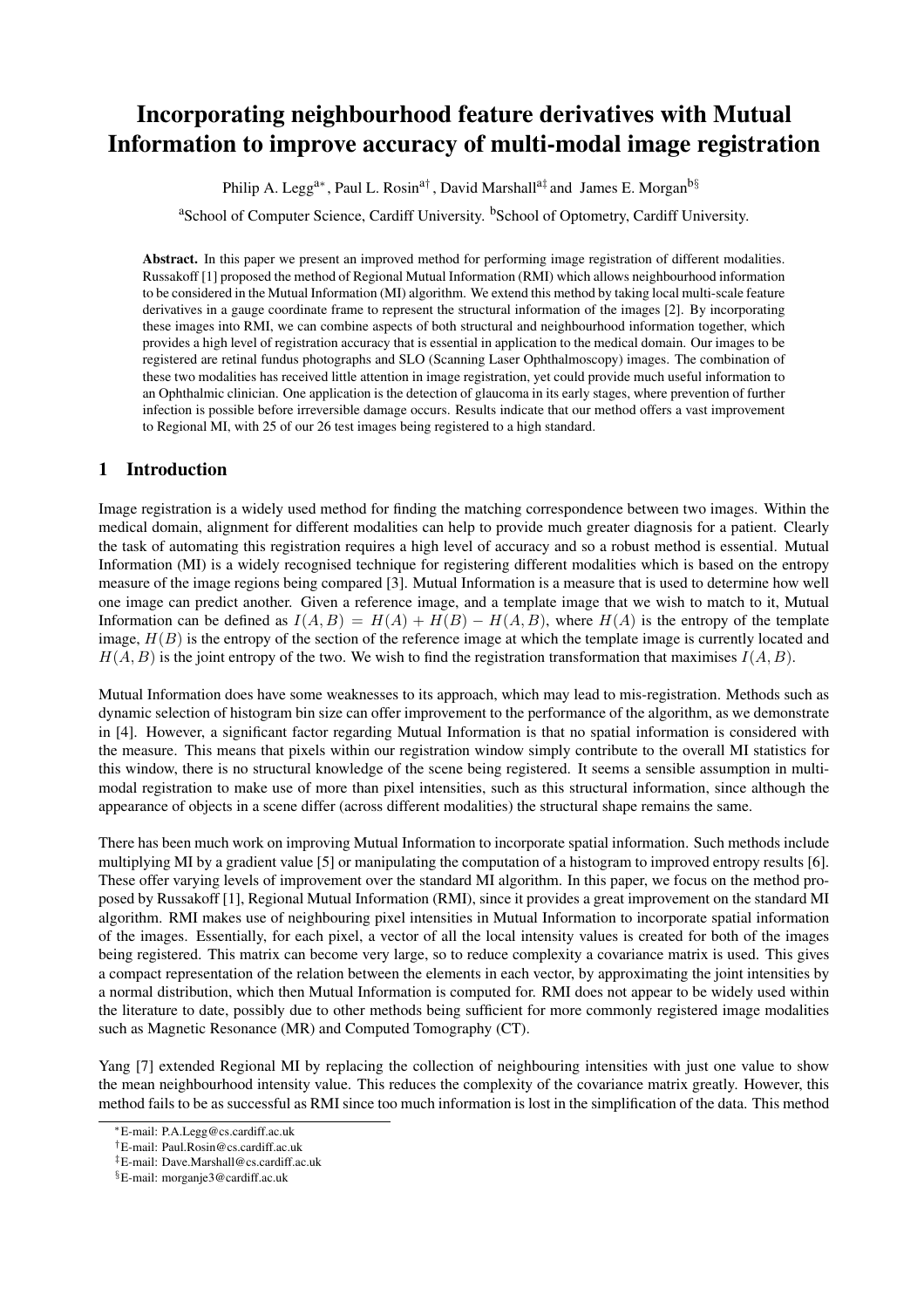does however suggest that the information included in the covariance matrix need not be restricted to neighbouring intensities as was originally proposed, and motivates the current paper.

Our contribution involves the introduction of local multi-scale feature derivatives to image registration, by means of gauge coordinates. These enable any different features to be extracted from an image, and highlights the underlying structure within an image. Converting the image from a traditional coordinate frame to a gauge coordinate frame that is based on local structure enables much simpler computation for deriving features, as described in [2]. By taking combinations of higher order derivatives, we can obtain many feature representations of an image that can provide a rich representation of the image. These can also be taken at multiple scales so as to extract different levels of detail from an image. We will describe the method behind gauge coordinates in Section 2.1.

Our images to be registered are retinal fundus photographs and SLO (Scanning Laser Ophthalmoscopy) images. Although there is existing work on registration of fundus images [8], combining these two modalities has received little attention in image registration, yet could provide much useful information to an Ophthalmic clinician. Both of these techniques provide high quality images of the optic nerve, and in the case of SLO, detailed information on the surface topography of the retina. These images have been used by clinicians to detect early glaucomatous damage with high sensitivity and specificity - in many cases before the development of significant visual field damage [9]. By registering the two modalities, this will provide ophthalmic clinicians much greater knowledge of a patient and could lead to prevention of glaucoma should the condition be detected and treated early.

In this paper, we incorporate gauge coordinate feature images with the Regional Mutual Information algorithm to include more information regarding the structural aspects of the images. By considering a local neighbourhood as described in the original algorithm, we can now make use of intensity and feature points, so as to provide a greater level of spatial information for the algorithm. The paper is organised as follows: Section 2 describes the method of generating gauge coordinate feature images, and how these are incorporated into our extension of RMI. Section 3 presents the results achieved by our proposed algorithm, along with comparative results for Regional MI and Standard MI. Section 4 gives a discussion on the proposed algorithm and how it compares to similar techniques.

## 2 Gauge Feature Neighbourhood Registration Method

To perform registration, firstly the gauge coordinate feature images are generated to provide structural information for both modalities. The images can then be used in the adapted RMI registration algorithm.

#### 2.1 Gauge Coordinate Feature Images

In a traditional coordinate frame, when we take the first derivative of an image, this essentially gives an gradient edge map that represents where there is a sharp change in intensity. This will also have an associated direction, based on the  $x$  and  $y$  coordinates of the image. This direction will always be uniform throughout the image.

To work with gauge coordinates, we change from extrinsic to intrinsic geometry. This means that each point can be fixed separately with its own local coordinate frame, consisting of a gradient vector  $w$  and its perpendicular direction  $v$ , similar to that of a Frenet frame when defining a curve [10]. By having a local representation for each pixel, any derivative expressed in gauge coordinates is transform invariant, since the relationship with neighbouring pixels is fixed. We can then take derivatives of intensity  $L$  with respect to the gauge coordinates. We can only calculate derivatives in terms of x and y however, so we need to convert from  $\{x, y\}$  to  $\{w, v\}$  which can be given as:

We need to convert from 
$$
\{x, y\}
$$
 to  $\{w, v\}$  which can be given  

$$
w = \left(\frac{\delta L}{\delta x}, \frac{\delta L}{\delta y}\right) \text{ and } v = \left(\begin{array}{c} 0 & 1 \\ -1 & 0 \end{array}\right) w = \left(\frac{\delta L}{\delta x}, -\frac{\delta L}{\delta y}\right).
$$

Derivatives can be taken to any order by repeated application, and can also be taken at multiple scales, so as to detect larger features. In our image data, this can prove useful for finding large blood vessels and eliminating unwanted data from the background. In other modalities such as ultra-sound imaging, data is very noisy, however we can increase the blurring effect that a higher scale gives to compensate for this.

Since we can take derivatives to any order and at multiple scales, this allows infinite combinations of gauge derivatives. In our work, we use the 21 gauges that are given in [2], over a range of 4 possible scales (where  $\sigma = \{1, 2, 4, 8\}$ pixel radius). Not all of these 84 gauge coordinate images may provide adequate details of the image, some may be too sensitive to noise and may describe irrelevant information. We wish to find a suitable subset of images that give the best results for our registration task. A brute force approach to this task would be impractical, so we use an optimisation method known as Sequential Forward Search (SFS) [11].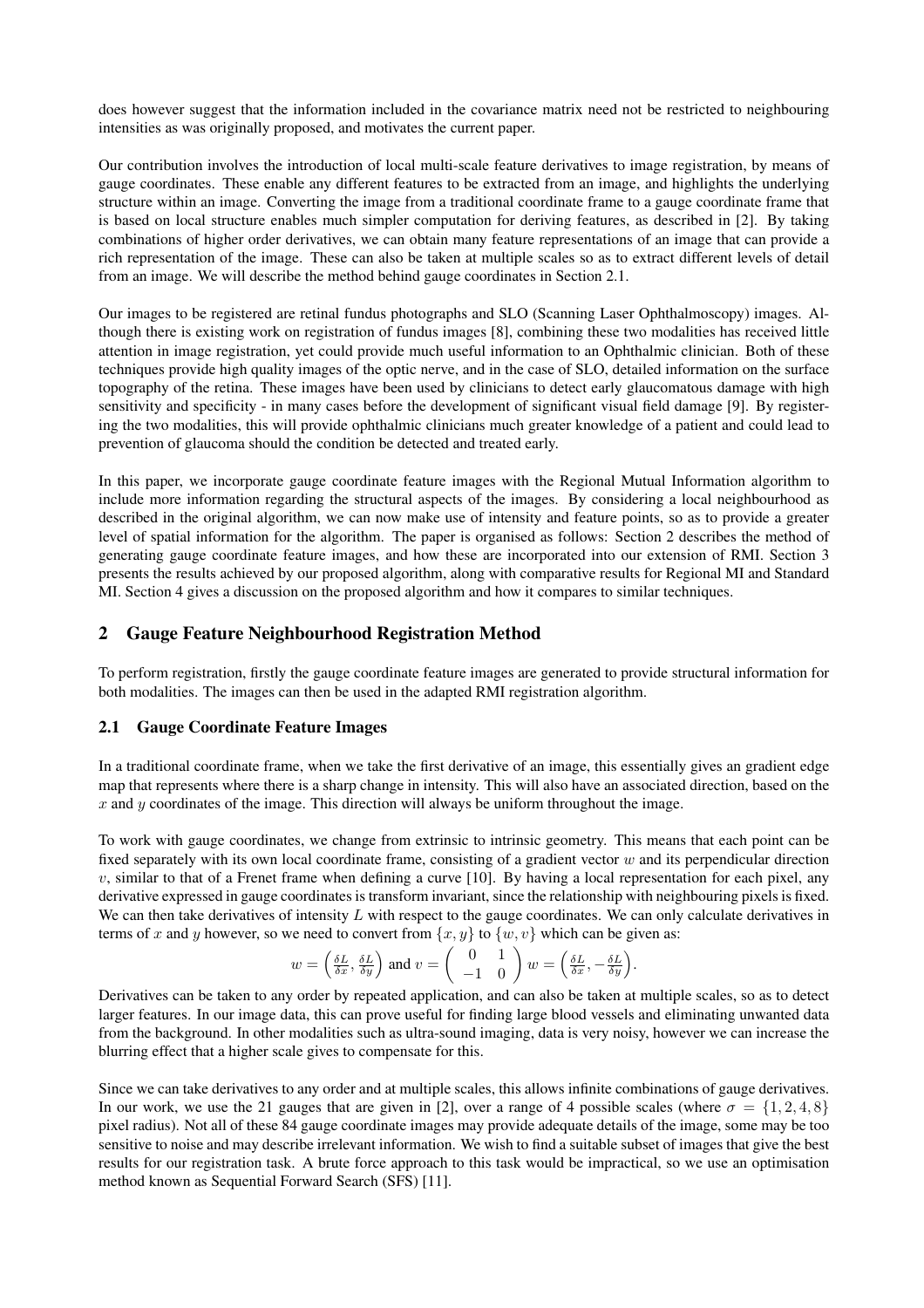

Figure 1. Top: Fundus photograph with 3 gauge feature images. Bottom: SLO image with 3 gauge feature images. Features used are  $L_w L_w^2$  at  $\sigma = 4$ ,  $L_w$  at  $\sigma = 2$  and  $L_{www}$  at  $\sigma = 2$ .

Given a set of elements and an initial empty subset, SFS iterates through the set to find which element optimises the given criterion. In our case, this would be which collection of feature images, when combined with Regional MI, can provide the lowest transformation error when performing registration. Once finding the first element, this is then added to our empty subset. The algorithm continues to add elements to the subset based on how well they improve the criterion (when combined with the existing elements of the subset). The algorithm terminates when the desired size of the subset is reached, or when the criterion can no longer be improved upon. In performing this algorithm, we found that 3 feature images gave the lowest registration error result, as shown in Figure 1. The inclusion of more than 3 images gave no improvement to accuracy (in some cases gave an adverse effect), and also leads to a greater computational expense.

#### 2.2 Incorporating Feature Images with Regional Mutual Information

We adopt the approach taken by Regional Mutual Information to combine neighbourhoods of features with MI. We create a stack for each of the images being registered, consisting of the original image and the feature images we wish to use. It is possible to take any number of feature images into consideration for the registration. For each pixel being considered in the registration, we create a vector based on its neighbouring pixel values, for each of the feature images and the original image at that given point. If we use f feature images, then our vector will consist of  $d = 18 \times (f + 1)$ elements (the pixel and its 8 neighbouring pixels for both the reference and template images (18 points), along with each feature image plus the original image), which for an image  $m \times n$  gives a matrix  $P = d(m \times n)$ .

We subtract the mean from each point in the matrix, and calculate the co-variance of the matrix, given by  $C = \frac{1}{N}PP^{T}$ . From [12], the entropy of a normally distributed set of points in d with covariance matrix C is given by  $\hat{H}(C)$  =  $\log((2\pi)^{\frac{d}{2}} \det(C)^{\frac{1}{2}})$ . The joint entropy is computed by  $H(C)$ , and the marginal entropies are computed by  $H(C_A)$ and  $H(C_B)$ , where  $C_A$  is the  $\frac{d}{2} \times \frac{d}{2}$  sub-matrix in the top-left corner of C, and  $C_B$  is the  $\frac{d}{2} \times \frac{d}{2}$  sub-matrix in the bottom-right corner of C. Mutual Information is computed by  $MI = H(C_A) + H(C_B) - H(C)$ .

#### 2.3 Transformation search

Image Registration is the task of finding a specific transformation that can give the best criterion value, this being our proposed registration measure. We use the Nelder-Mead simplex method [13] to optimise the translation search. This is implemented by use of the MATLAB function fminsearch. Due to the process of image acquisition, we know that rotation and scale will occur within a pre-defined search range (rotations are within  $\pm 3^{\circ}$  and scale is between 1.4 and 1.5 of the original template). No other assumptions are made regarding acquistion as our method is designed as a retrospective registration algorithm so as to be applied to other modalities.

Our method makes use of a 3-level image pyramid (full size,  $\frac{1}{2}$  size and  $\frac{1}{4}$  size) which is searched using a coarseto-fine approach. At the coarse level we can search all possible rotations and scales much faster and find a suitable transformation. This provides a good initialisation for the next level of the pyramid. Once a registration has been found for the first level, we restrict the rotation search to  $\pm 1^{\circ}$  and the scale search to  $\pm 0.2$ , so as to narrow the search range, which is then fixed by the lowest level of the pyramid (where the image is at full resolution).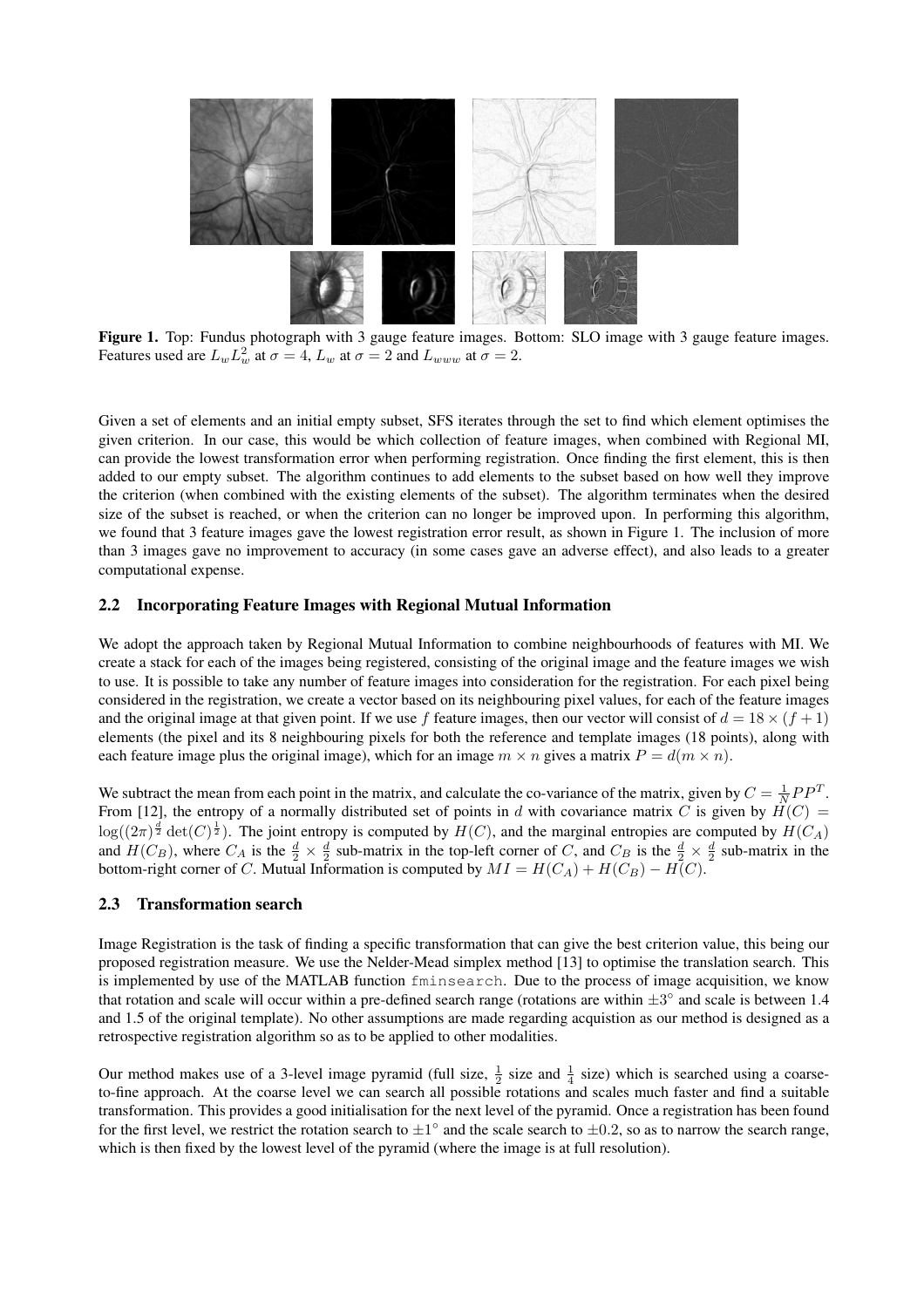# 3 Results

For our testing, we have 26 image pairs that are to be registered correctly. The two modalities being registered are retinal fundus photographs and SLO (Scanning Laser Ophthalmoscopy) images. For each registration we find the mean and median transformation error results when compared to the ground truth information. Our ground truth data was obtained by manually aligning the images, and approved by an experienced clinician as correct registrations.

| Method                          | Mean Error |       |      |      |  | Median Error    |     |  |      |  |  |
|---------------------------------|------------|-------|------|------|--|-----------------|-----|--|------|--|--|
|                                 |            |       |      |      |  |                 |     |  |      |  |  |
| Feature Neighbourhood MI        | 6.46       | 3.46  | 0.35 | 0.03 |  |                 |     |  | 0.03 |  |  |
| Regional MI                     | 42.77      | 27.5  | 0.08 | 0.03 |  | 14.5            | 6.5 |  | 0.02 |  |  |
| Standard MI                     | 70.69      | 52.12 | 1.88 | 0.06 |  | 70 <sub>1</sub> | 37  |  | 0.01 |  |  |
| Table 1 Moon and modian recults |            |       |      |      |  |                 |     |  |      |  |  |

Table 1. Mean and median results

Table 1 gives the average transformation error (where  $X = X$ -translation,  $Y = Y$ -translation,  $R =$  Rotation and  $S =$ Scale) for our Feature Neighbourhood Mutual Information method, along with Regional MI and Standard MI. As the table shows, accuracy is significantly improved in both the case of mean and median results. In the case of Regional MI, the results achieved here are affected by 'problem' images in the data set. A mean score can be affected by outliers in the data set and a median score does not show true consideration for half of our data. To provide a clearer analysis of the registration results, we manually consider the result images on a 5-grade scale, and rate each image with the assistance of an experience clinician. A registration can be graded as fail, weak, good, very good or excellent. Table 2 shows the results from these gradings.

| Method                   | <b>Gradings</b> |      |      |           |           |
|--------------------------|-----------------|------|------|-----------|-----------|
|                          | Fail            | Weak | Good | Very Good | Excellent |
| Feature Neighbourhood MI |                 |      |      |           |           |
| Regional MI              |                 |      |      |           |           |
| Standard MI              |                 |      |      |           |           |

Table 2. Registration grading results

From our five-grade scale, Feature Neighbourhood MI manages to provide a 'good' to 'excellent' registration on 25 of the 26 images, compared to 14 out of 26 for Regional MI and 6 out of 26 for Standard MI. Standard MI is clearly not successful for registration of our two modalities, whilst Regional MI does at least show improvements on this. Where Regional MI does fail, the template is visibly far from the desired location. Restriction of the translation search area could aid the algorithm further, however, to fix this is not ideal as there could be cases where the optic nerve head occurs off-centre in an image. When considering the optimisation of template transformation, a smooth registration function is desired that peaks where registration is correct. A method that can reduce the number of local maxima means that optimisation is more likely to find the true maximum. The results for Regional MI suggest that more local maxima are present within the algorithm to that of Feature Neighbourhood MI, which could be cause for the mis-alignment. Figure 2 shows five example registrations where Feature Neighbourhood MI provides a better registration than that of Regional MI.

## 4 Conclusion

We have demonstrated an improvement to image registration by incorporating gauge coordinate feature images with Regional Mutual Information. By taking into consideration the neighbourhood of intensity values along with the structural representation of the image, we obtain much greater information that gives a vast improvement for the algorithm accuracy. The results obtained using our algorithm out-perform Regional MI and Standard MI.

In terms of the computation of the algorithm, Regional MI takes 18 points per pixel (9 points taken from each of the original images) whereas our methods requires 72 points per pixel (9 points taken from each of the original images plus the 6 feature images). One issue with our method is processing the feature images when performing rotation and scaling. Due to the inclusion of more images, each of these has to be transformed, whereas RMI uses only the two original images. We note that Standard MI takes approximately 9 seconds, Regional MI takes approximately 36 seconds, where as using our 3 gauge feature image method takes approximately 123 seconds. However, these timings are within a feasible waiting time, and as the results show, our method also improves on accuracy.

To determine the set of feature images to be used, we use the SFS method. It is important to note that this does not